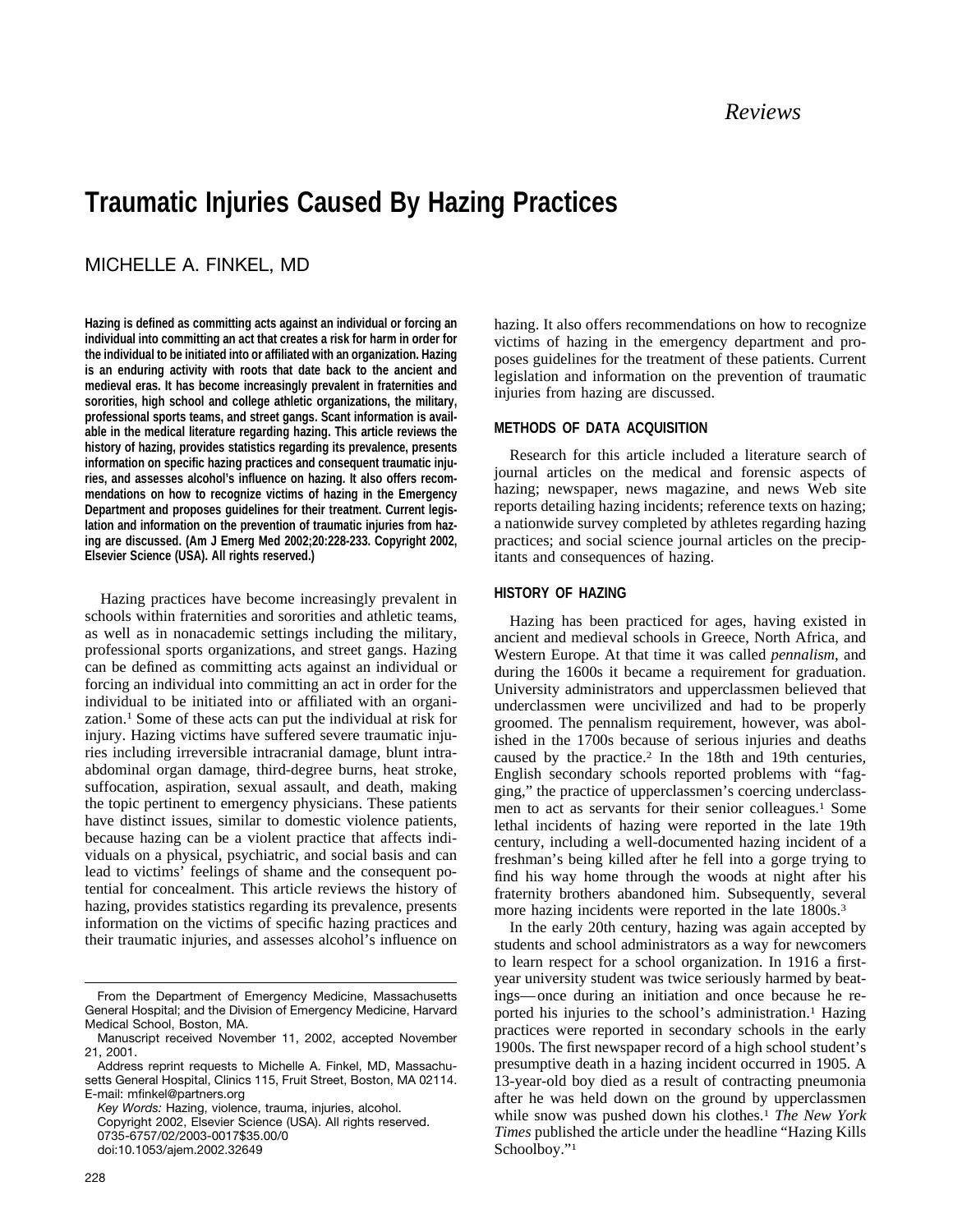|  |  |  |  | <b>TABLE 1.</b> Summary of Hazing Practices, Mechanism, and Injuries |  |
|--|--|--|--|----------------------------------------------------------------------|--|
|--|--|--|--|----------------------------------------------------------------------|--|

| <b>Hazing Practices</b>                         | Mechanism                                                                                | Potential Injuries                                                                                                                        |  |
|-------------------------------------------------|------------------------------------------------------------------------------------------|-------------------------------------------------------------------------------------------------------------------------------------------|--|
| Alcohol, binge drinking                         | Acute alcohol intoxication                                                               | Aspiration, alcoholic coma, hematemesis, injuries<br>associated with concomitant hazing practices                                         |  |
| Beating/paddling/whipping/striking              | Blunt trauma                                                                             | Intra cranial, -thoracic, -abdominal; extremity                                                                                           |  |
| Blood pinning                                   | Penetrating trauma to chest                                                              | Superficial chest trauma                                                                                                                  |  |
| Branding/tattooing/cigarette<br>burning/burning | <b>Burns</b>                                                                             | 1st, 2nd, 3rd degree burns; oropharyngeal and<br>esophageal burns                                                                         |  |
| Calisthenics                                    | Heat-related                                                                             | Syncope, vomiting, end-organ damage including<br>seizure and coma                                                                         |  |
|                                                 | Cardiac                                                                                  | Ischemia in patients with underlying heart<br>disease                                                                                     |  |
| Confinement in a restricted area                | Heat-related                                                                             | Syncope, vomiting, end-organ damage                                                                                                       |  |
|                                                 | Hypoxia                                                                                  | Multi-organ system failure, hypoxic brain damage                                                                                          |  |
| Consumption of nonfood<br>substances            | Toxicity to gastrointestinal tract                                                       | Gastrointestinal distress                                                                                                                 |  |
| Drowning, near-drowning                         | Hypoxia                                                                                  | Multiorgan system failure, hypoxic brain damage                                                                                           |  |
| Falls                                           | Blunt trauma                                                                             | Spinal cord/c-spine; intra-cranial, -thoracic,<br>-abdominal; extremity                                                                   |  |
| Immersion in noxious substances                 | Heat- or cold-related                                                                    | Burns, cold exposure, dermatitis                                                                                                          |  |
| Psychologic abuse                               | Verbal humiliation, coercion into performing<br>demeaning acts, forced sleep deprivation | Depression, post-traumatic stress, poor self-<br>esteem                                                                                   |  |
| Sexual assaults                                 | Blunt trauma to mouth, vagina, anus                                                      | Anal, oral, vaginal trauma; human immuno-<br>deficiency virus, hepatitis C and other sexually<br>transmitted diseases; unwanted pregnancy |  |

By 1933, educators at 14 colleges signed an agreement to eliminate detrimental hazing practices among fraternities and sororities.4 Unfortunately, deaths from the practices including excessive alcohol ingestion, falls, and drownings— continued throughout the century, including several well-publicized cases.<sup>3</sup> Toward the end of the 20th century, the reported incidents had escalated, leaving hazing and pledging activities the cause of at least 56 fraternity and sorority deaths from 1970 to 1999.<sup>1</sup>

#### **PREVALENCE**

Considering the presumed massive underreporting of incidents, defining the prevalence of hazing is extremely difficult and few studies have attempted to quantify it. An investigator from Alfred University, however, conducted a national survey of a random sample of college athletes at National Collegiate Athletic Association institutions in early 1999. Of the 325,000 athletes surveyed, 80% of respondents reported anonymously that they were subjected to "*questionable* or *unacceptable* activities as part of their initiation onto a collegiate athletics team." One in 5 was subjected to, "unacceptable and potentially illegal hazing," including beatings, kidnapping, and abandonment.5

The number of patients who present to emergency departments with hazing-related injuries has never been reported. One study that attempted to catalogue fraternity hazing injuries and deaths up to 1982 indicated that students received medical care in 44.64% of the cases reported in the paper.2 The investigators stated that seeking medical care was related to the severity of injury. Thus, victims of less severe injuries may not present to medical personnel. Conversely, some patients may be presenting, but disguising the etiology of their injuries, resulting in an underreporting of patients who are victims of hazing-related practices presenting to health care providers. Beyond hypotheses, the true numbers have not been studied.

## **METHODS OF HAZING**

The methods by which individuals are hazed vary. Knowledge of these practices is important for medical personnel who treat the victims. Sometimes hazed patients will conceal the cause or extent of their traumatic injuries. An emergency physician who is aware of the types of hazing practices will be better equipped to manage these patients (Table 1).

#### **Beating, Paddling, Whipping, Striking**

Intra-abdominal injuries, intracranial damage, and deaths are all documented consequences of blunt trauma caused by beatings as part of hazing practices. Excessive beating has also led to hemoglobinuria and renal failure.2,6 A particularly disturbing hazing case occurred in 1994 at a state university in Missouri when a fraternity member died after being beaten and kicked by at least 7 fraternity brothers during a pledge session. Fraternity members left the initiate dying in a vehicle while they ate at a fast-food restaurant. The college student's injuries included a massive subdural hemorrhage, fractured ribs, a fractured kidney, and a bruised thigh.7 Another college student was slammed into a wall during a hazing incident in 1975, leading to a fractured skull, irreversible intracranial injury, and eventual death.3 In 1991, a 22-year-old first-year law student was kicked, mauled, and beaten to death in a hazing incident.3 Less injurious cases of hazers' striking initiates with ropes, belts, or hands to cause welts or cuts on victims' chests and abdomens have also been reported.8 A gang initiation ritual called a jump-in or beat-in occurs when multiple gang members assault an initiate. The new member is required to endure the attacks for an allotted amount of time.<sup>9</sup>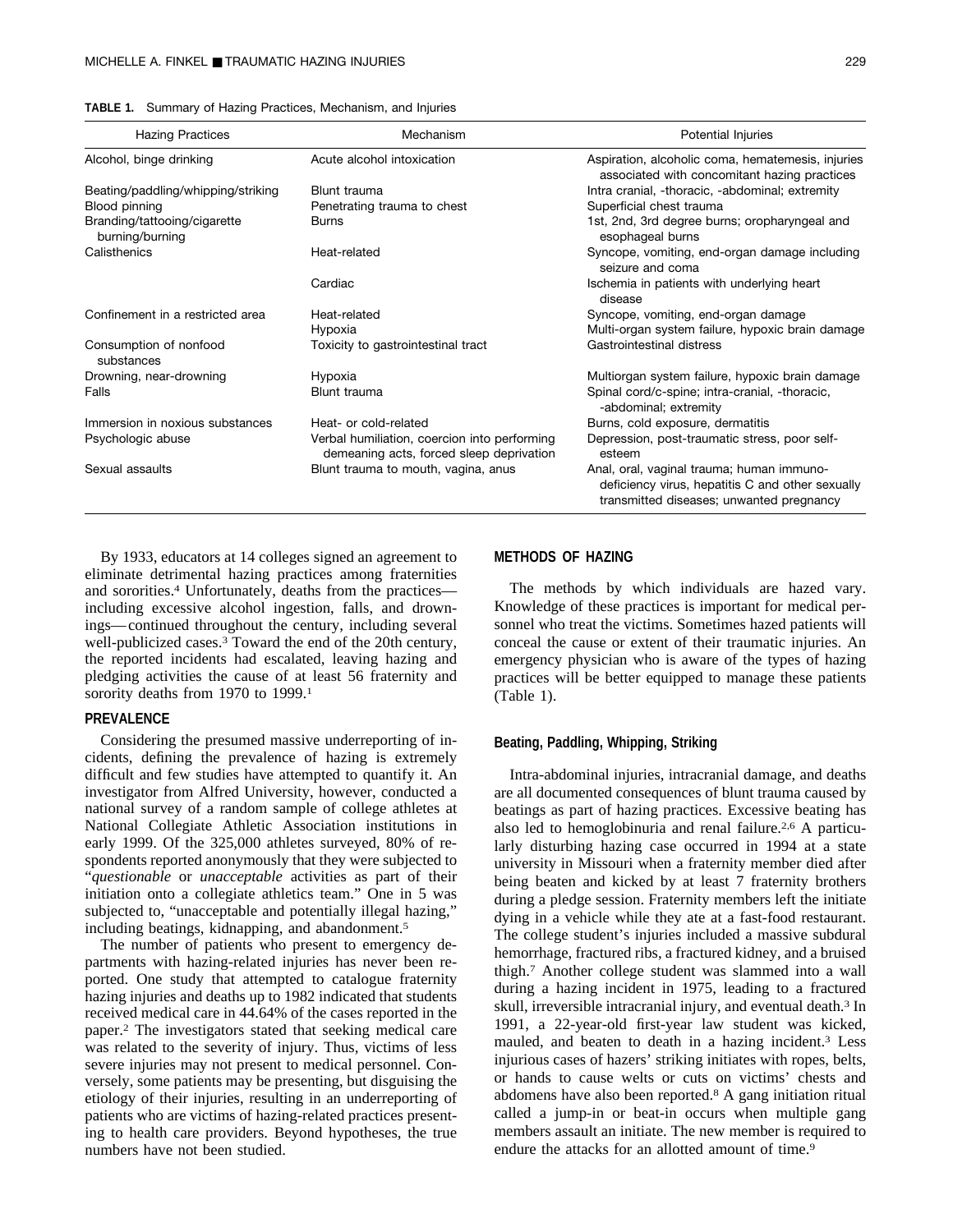#### **Blood Pinning**

Blood pinning, also called blood winging, is most commonly seen in military hazing practices. The ritual consists of a senior officer's inserting the sharp points of ceremonial wings into the subcutaneous tissue of the new initiate.1 Bleeding from wounds and severe pain have been reported.10

## **Branding, Tattooing, Cigarette Burning, Burning**

Although branding has traditionally been associated with African-American fraternities, coerced tattoos, cigarette burns, and branding itself are all used to permanently mark members of a variety of organizations. A predominantly Caucasian sorority conducted a ceremony in 1997 that included using cigarettes to burn initiates. Some hazing incidents consist of other types of burning as well, including one in which grain alcohol was poured down initiates' lips, after which hazers lit matches, resulting in burn wounds.<sup>8</sup> Human branding is not uncommon in African American, as well as Caucasian, fraternity and sorority organizations and has been reported in the medical literature to cause even third-degree burns. In a case reported in the burn literature, the branding injuries were so severe that the plastic surgeon consulted on the case recommended skin grafting.11

## **Calisthenics**

Excessive calisthenics have claimed the lives and well being of several initiates. A particularly famous episode occurred in 1901 when, at West Point Academy, Douglas MacArthur was forced to do calisthenics over shards of glass until he had a syncopal episode. In 1980, a fraternity pledge died after being coerced into performing calisthenics in a steam room. A college student was hazed to death by a local fraternity in 1981 when he was made to wear winter clothing on a hot day and do calisthenics.3 These patients may present with symptoms of heat exhaustion or—in severe cases— exertional heat stroke, including confusion, bizarre behavior, seizure, and coma.

## **Confinement in a Restricted Area**

Forcing initiates into confined spaces is another common hazing practice. A death occurred when a fraternity pledge suffocated after being forced to dig and climb into his own grave, which then collapsed on him.9 Incidents among athletes have included putting an intoxicated player into a car trunk for a ride in the winter and stuffing rookies inside equipment bags.8 Heat-related injuries and prolonged hypoxia are the principal emergency medical concerns in these cases.

#### **Consumption of Nonfood Substances**

Incidents that include consumption of distasteful substances are disconcerting but nonhazardous unless the substance consumed is toxic. One benign episode that occurred as part of a military initiation included coercing enlistees to consume shortening covered with hot sauce and tobacco juice.1 Other initiates have reportedly been forced to eat pubic hair, and others, corn flakes mixed with their own blood.7,8 Potentially dangerous substances are also sometimes forced on an initiate. In one case, a member consumed excessive quantities of laxatives during a hazing incident.<sup>2</sup>

#### **Drowning, Near-Drowning**

Forcing initiates to swim in untoward circumstances sometimes after excessive alcohol ingestion—is a form of hazing that has led to death by drowning. In 1979, 2 African American pledges disappeared and presumably drowned after being forced to swim to the center of a local river at dark. Fellow students did not report the disappearances until almost 3 hours later.<sup>7</sup>

#### **Falls**

Blunt trauma from falls is the harmful effect of hazing practices that include coercing initiates to climb roofs, ledges, and bridges— oftentimes after ingesting excessive amounts of alcohol. Conventional blunt trauma issues including spinal cord, intracranial, intra-abdominal, and orthopedic trauma all must be considered in this patient population. Because it is not uncommon that these patients are intoxicated, clinical evaluation is oftentimes unreliable, making an evaluation more difficult.

#### **Immersion in Noxious Substances**

As with cases in which initiates are coerced into consuming distasteful substances, episodes in which pledges are required to immerse themselves in foul materials are usually not harmful, but repugnant. Episodes including immersion in excrement, beer, $1$  raw eggs, mayonnaise, $8$  deer intestines,<sup>4</sup> and vomit have all been reported. Clinically significant episodes can occur when initiates are submerged in excessively hot or cold substances. In one case, military enlistees were required to sit naked in tubs of ice water and refuse as part of a hazing incident.1

## **Psychologic Abuse**

Although usually not clinically pressing, no list of hazing activities would be complete without the mention of psychologic abuse. According to the 1999 Alfred University study, two thirds of those surveyed reported being subjected to this kind of humiliating hazing, including being yelled or sworn at, forced to wear embarrassing clothing, or forced to deprive themselves of sleep, food, or personal hygiene.<sup>11</sup> Other incidents have included upperclassmen's coercing victims into performing personal services for them.5 Demeaning episodes have included making rookies carry veterans' equipment and food trays and coercing them to push pennies down the halls with their noses.8

#### **Sexual Assaults**

A particularly troublesome and dangerous practice includes forced sexual activity as part of the hazing process. Pledges may be made to simulate sex, endure members' buttocks being shoved into their faces—a practice called *butting*, forced to attach objects to their genitalia, have undesirable materials rubbed on their bodies, coerced into unwanted close proximity with a naked individual, forced to have unwanted sexual relations with members, or be raped or sodomized with an object or digit.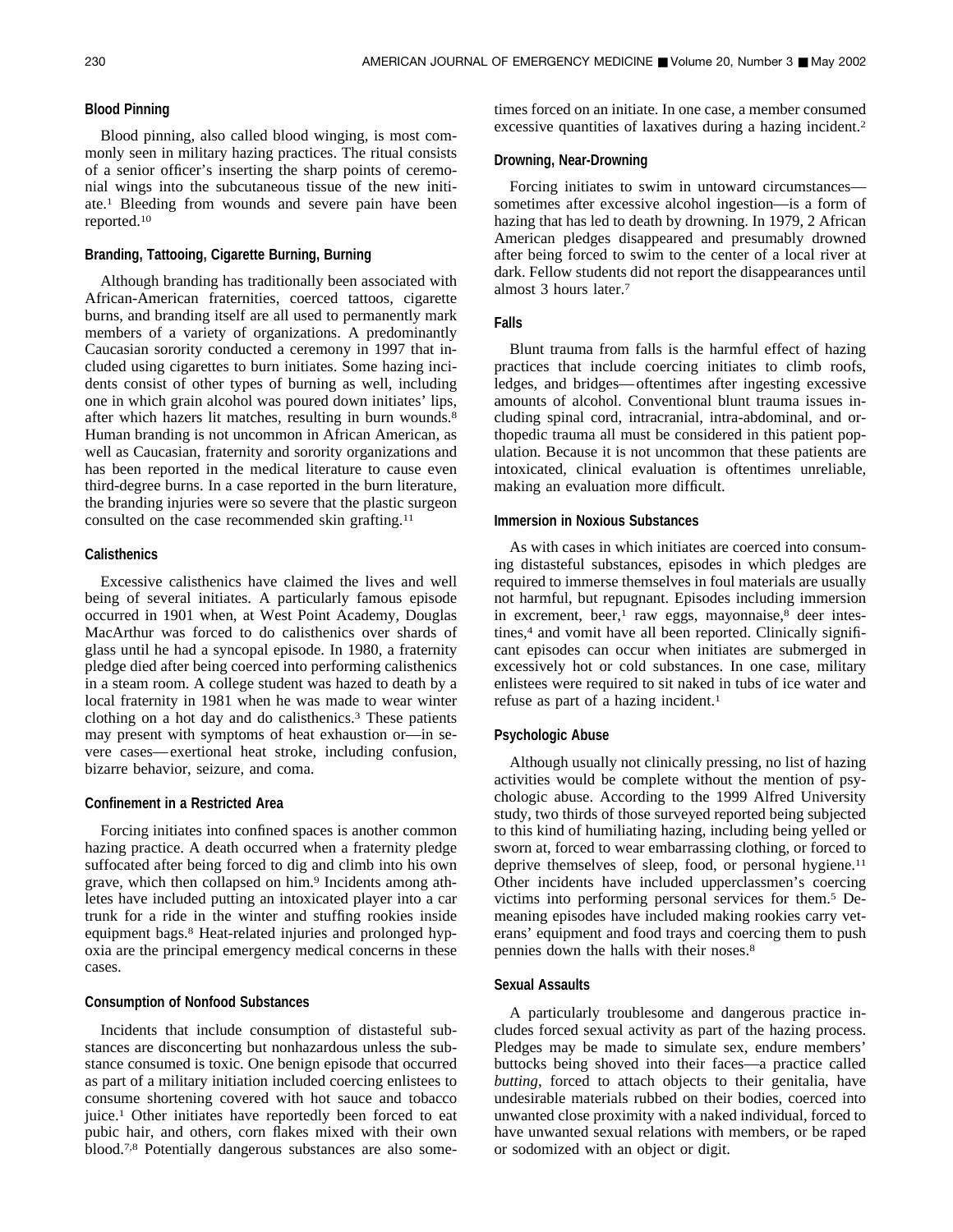In 1993, some high school novice cheerleaders were forced to pretend they were performing sexual acts on male students who were unrelated to the group while the older members watched.<sup>1</sup> This incident was subsequently exposed in the *Chicago Tribune*. An episode of an initiate's being coerced into attaching a chicken to his penis was reported, as well as an episode in which members of a high school football team forced initiates to disrobe and climb into a sleeping bag together.8

More dangerous, however, are episodes in which initiates are coerced into unwanted sexual activity with others. Being sexed in is a common practice among some gangs. This entails requiring initiates to have sexual relations with existing members to join.9 Several episodes of anal rape with objects have been reported in hazing episodes. In 1997, older members of a high school wrestling team were accused of anally raping some younger wrestlers with a mop handle they jokingly nicknamed Pedro. No charges were ultimately lodged against the older wrestlers. One victim reported being teased afterward and being called a homophobic epithet.1 Another episode occurred when a freshman football player was accosted by teammates in a locker room. There, the boy reported, his shorts and underwear were pulled down and he was sexually assaulted. When the case went to trial the plaintiffs reported that they were indulging in mere horseplay.8 In 1998, 4 high school football players pled guilty to misdemeanor hazing for forcing a soda bottle into a rookie's anus.8 Sexually transmitted diseases; oral, vaginal, and anal injuries; and unwanted pregnancies are all potential physical consequences of these practices.

### **Influence of Alcohol**

Alcohol abuse often is a major factor in hazing incidents. The peer pressure to drink alcohol has been divided into an *indirect* type—which includes the easy accessibility of alcohol and reinforcement to drink by observing others; and the *direct* type—the urging to drink or suffer social punishment, used in hazing behavior.<sup>12</sup>

Binge drinking in colleges has been an issue broached in the medical literature<sup>2</sup> but scant clinical information exists regarding its blunt or penetrating traumatic secondary effects. According to the National Intrafraternity Conference, which in 1998 studied traumatic incidents among its members, alcohol was present in 95% of falls from high places, 94% of fights, 93% of sexual abuse incidents, 87% of automobile accidents, 67% of all falls on fraternity property, and 49% of hazing incidents. Alcohol use was a factor in 80% of injuries resulting in paralysis and in just under 90% of deaths.13 Excessive alcohol use in hazing incidents is not limited to college fraternities; it is infamous in high school and athletic initiations as well.

The impact of alcohol use on coercive sexual activities was recently studied in college undergraduates. Alcohol use was found to have a positive association with a woman's being a victim of certain types of sexual coercive strategies. Being a fraternity member was associated with the use of verbal coercion and physical force, and being a sorority member was associated with being a victim of alcohol or drug coercion and physical force.14

Acute alcohol intoxication itself is a consequence of hazing that has led to episodes of aspiration, alcoholic

coma, and death.2 According to the Alfred University National Collegiate Athletic Association study, half of all respondents were required to participate in drinking contests or alcohol-related hazing, and 2 in 5 consumed alcohol on recruitment visits even before enrolling.<sup>5</sup>

## **Recognizing Hazing Victims**

Recognizing a patient as a hazing victim can be difficult. Similar to victims of domestic violence, these patients may disguise the cause of their injuries out of embarrassment or the desire to protect the perpetrator(s). Furthermore, patients may not want to be considered the cause of their organization's being disciplined if the injuries became public knowledge.

According to a forensic analysis of fraternity hazing episodes from the early 20th century through 1982, there are several demographic factors that can assist physicians in identifying hazed patients, including sex, race, calendar date, and geographic location. Hazing victims were exceedingly more often men; the number of hazing incidents involving Caucasian students was 3 times as many as those involving African American students. Hazing episodes occurred most often in February, March, April, September, and October, likely because most hazing activities occur with the entrance of new students at a new semester. Episodes were less prevalent around final examinations: May, June, and December; the fewest incidents occurred in July during summer break. Most hazing episodes reported were in the Mid-Atlantic and South Atlantic states.2

#### **Treating Hazing Victims in the Emergency Department**

It is important to treat hazing patients as victims of violent crime, rather than willing participants in their traumatic injuries. Reasons that individuals participate as initiates in hazing activities include a wish to be accepted, well liked, and successful. Furthermore, victims may fear even more deleterious injuries if they do not comply with the hazing activities, including severe harassment or worse physical violence. Victims of hazing may have been exposed to coercion and intimidation for months. This prolonged hazing can lead to a feeling of hopelessness or to the idea that after so much harassment, it would be foolish to quit.4 Initiates may pathologically take pride in being able to endure such abusive circumstances.15 They also may see their participation in hazing as a promise for a more powerful and satisfying social future.15 The reasons initiates participate in hazing are complex, but emergency physicians' treating hazing patients as victims should produce compassionate, nonjudgmental care.

Treatment of hazing victims who have been sexually assaulted is particularly complicated because it requires thorough emergency medical evaluations and treatment, meticulous documentation for potential legal purposes, and very sympathetic care. Rape examinations need to be carefully completed and, depending on the situation, prophylaxis for pregnancy and sexually transmitted diseases, including human immunodeficiency virus need to be considered. In cases of excessive bleeding or severe mucosal tears, gynecology, gastroenterology, or surgical consults may be necessary. Social workers, particularly those trained in sexual assault patient management, are helpful for these victims.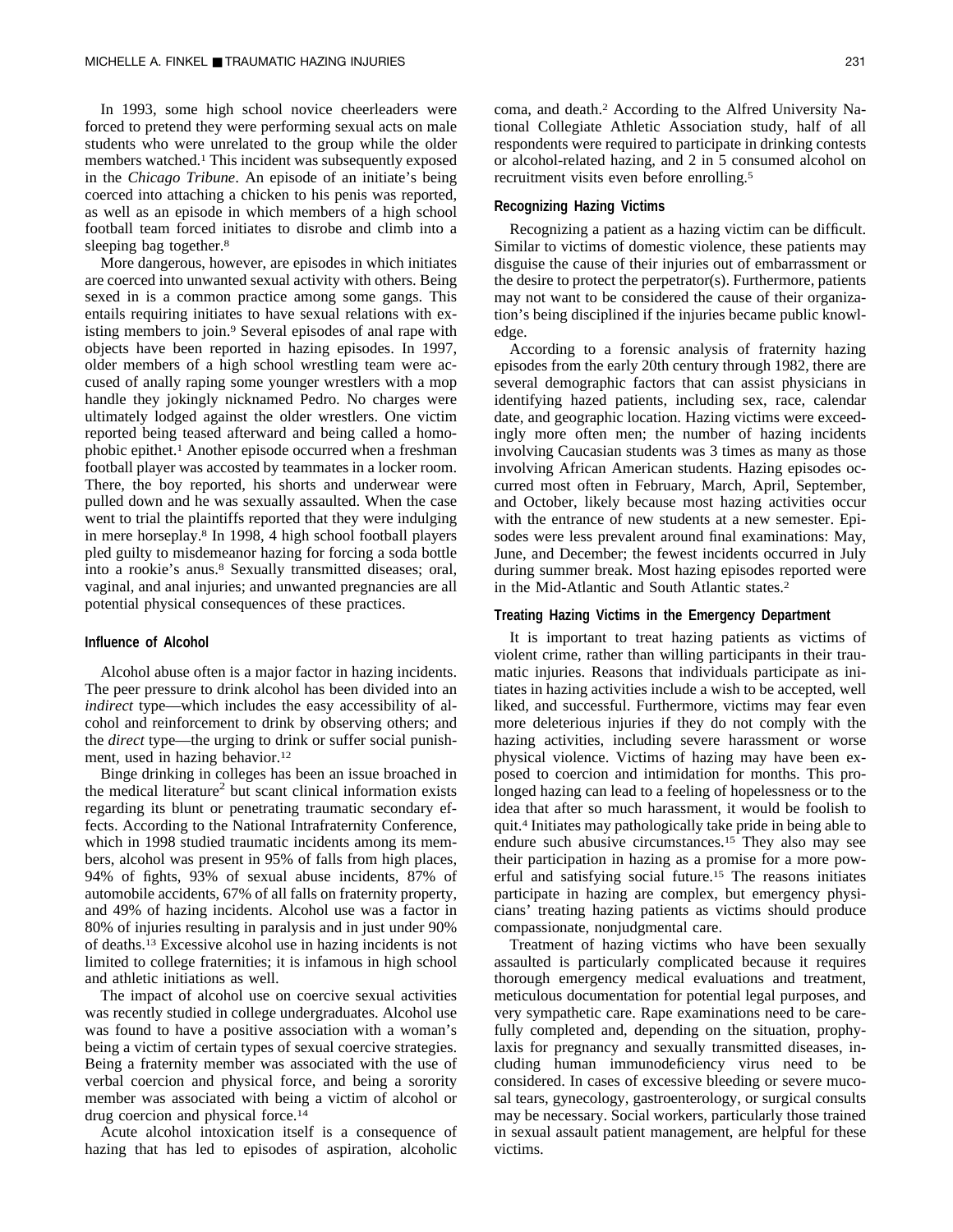Guidelines for the treatment of hazing victims in the emergency department include the following:

- 1. Patients should be made to feel safe with no concern that retribution from the offending fraternity, sorority, military organization, athletic group, or gang will occur while the victim is in the Emergency Department. Security should be called if necessary to accomplish this goal. If the hazing incident was of a sexual nature, the patient should be granted a health care provider of the sex that the patient requests, if available.
- 2. A complete history should be taken and physical examination performed for clinical as well as legal purposes. Documentation should be thorough in case of legal action. Photographs of injuries should be taken if permitted.
- 3. Emergency physicians should explain clearly that hazing is a criminal act and that the patient has legal options. If a social worker or psychiatrist is available the patient should be offered these services.
- 4. After the preliminary assessment is complete and while the patient is getting necessary diagnostic tests, law enforcement should be called if the patient wishes to report the crime. The victim can be reminded that he or she can withdraw a complaint in the future but that early reporting is important if legal action is eventually pursued. Law enforcement and social work should be asked to make suggestions regarding safe disposition if the patient is to be discharged home.
- 5. Patients who are victims of hazing can be referred to antihazing groups for support and information. Organizations include the Multi-Jurisdictional Task Force (MJTF), www.stophazing.org; the Committee to Halt Useless College Killings (CHUCK), P.O. Box188, Sayville, NY 11782; Cease Hazing Activities and Deaths (CHAD), P.O. Box 850955, Mobile, AL 36685. Victims may require long-term support and psychologic help to cope with the hazing episode(s).

## **Hazing Legislation**

Hazing legislation is in effect in all US states except 8: Alaska, Arizona, Hawaii, Montana, Michigan, New Mexico, South Dakota, and Wyoming. All state hazing laws delineate penalties for the act of hazing, but some legislation goes beyond this fundamental: Texas law calls for the allowance of medical personnel to report a hazing incident to the police with impunity. Florida's statue requires that each university adopt a written antihazing policy. Massachusetts obligates secondary and postsecondary schools to provide all students with the state's hazing policy and includes a penalty for not reporting a witnessed hazing incident. Some states have statutes that have been interpreted to mean that individuals can still be guilty of hazing even if the victim consented. The legal concept is that individuals who are physically beaten or mentally abused cannot truly consent. Over the years, hazing laws in general have become stricter, but it is still unusual that individuals are charged with hazing as a crime and, if they are and are found guilty, most are given punishments of less than a few months of jail time.<sup>7</sup>

Another form of legal action in hazing incidents is civil. Parents of victims have brought civil suits against universities and local and national headquarters of fraternities. The results have been variable but some families have won or settled for hundreds of thousands, even millions, of dollars.7

## **Hazing Prevention**

In light of the severity of injuries from hazing practices, some schools have developed strategies to halt these dangerous activities. Certain universities have taken a strong antihazing stance, including banning Greek chapters and athletic teams guilty of hazing practices.

In a well-publicized, recent action the University of Vermont cancelled its hockey season in January 2000 after administrators determined that athletes lied during a hazing incident investigation. A former hockey player reported that as a rookie in October 1999 he and his freshman colleagues were forced to drink excessively and participate in degrading acts such as walking in a line while holding each other's genitals. The freshman sued the university, administrators, and other members of the hockey team in federal court, saying that the defendants were negligent because the plaintiff had warned university officials of the hazing incident before its occurrence. The University of Vermont's president cancelled the remaining 15 games of the hockey team's season and the university released guidelines intended to prevent hazing on campus. The incident also prompted Vermont's state legislature to pass new antihazing laws.16 In the end, the case was settled with the University's paying the player \$80,000.

Hazing persists on many campuses, and one investigator suggests a variety of strategies for schools. These include universities' keeping thorough and accurate records of hazing occurrences, appointing an ombudsperson well versed in the dangers of hazing to hear hazing complaints, postponing rush to the second semester of a student's first year or eliminating it altogether, and establishing severe punishments for hazing transgressions. He points out too that illegal hazing, sexual assaults, and alcohol injury cases should be referred for criminal investigation—not just handled by the university administration.17

Several organizations promote antihazing prevention through public education. These groups also work to pass antihazing legislation. Relatives of hazing victims initiated many of these grass-roots organizations.

Emergency physicians can help prevent hazing injuries by community activity, as well as educating the medical staff of hazing's dangers. Treating these patients as victims of crime sets the tone, reminding fellow health care workers of the potential severity of injuries and, oftentimes, criminal nature of the activity.

## **CONCLUSION**

Hazing practices are so hazardous and increasingly prevalent that emergency physicians are now obliged to educate themselves about these activities so victims may be treated with adequate medical and psychiatric care. Emergency physicians need to be aware of the severity and range of traumatic injuries to have a low threshold for suspected harm. Hazing prevention through legislation, university pol-